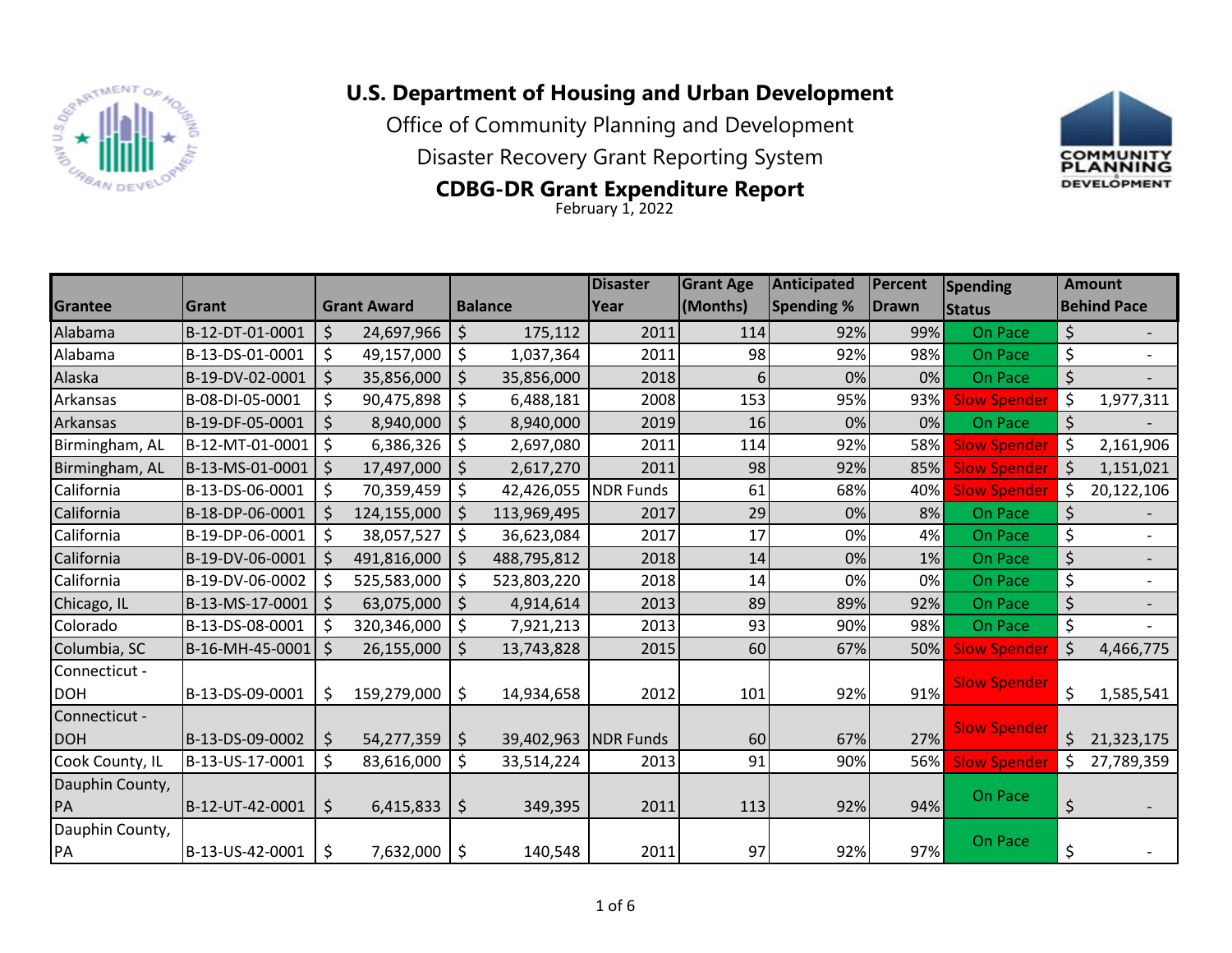|                                                  |                                                      |                     |                    |               |                | <b>Disaster</b> | <b>Grant Age</b> | <b>Anticipated</b> | Percent      | Spending                       |         | <b>Amount</b>      |
|--------------------------------------------------|------------------------------------------------------|---------------------|--------------------|---------------|----------------|-----------------|------------------|--------------------|--------------|--------------------------------|---------|--------------------|
| Grantee                                          | Grant                                                |                     | <b>Grant Award</b> |               | <b>Balance</b> | Year            | (Months)         | <b>Spending %</b>  | <b>Drawn</b> | <b>Status</b>                  |         | <b>Behind Pace</b> |
| DuPage County,                                   |                                                      |                     |                    |               |                |                 |                  |                    |              |                                |         |                    |
| IL                                               | B-13-US-17-0002                                      | \$                  | 31,526,000         | \$            | 2,621,461      | 2013            | 92               | 90%                | 92%          | On Pace                        | \$      |                    |
|                                                  |                                                      |                     |                    |               |                |                 |                  |                    |              |                                |         |                    |
| <b>Empire State</b>                              |                                                      |                     |                    |               |                |                 |                  |                    |              |                                |         |                    |
| Development                                      |                                                      |                     |                    |               |                |                 |                  |                    |              | On Pace                        |         |                    |
|                                                  | Corporation (NYS) B-01-DW-36-0001 \$                 |                     | 700,000,000        | \$            | 3,380,086      | 2001            | 240              | 95%                | 100%         |                                | \$      |                    |
|                                                  |                                                      |                     |                    |               |                |                 |                  |                    |              |                                |         |                    |
| <b>Empire State</b>                              |                                                      |                     |                    |               |                |                 |                  |                    |              | On Pace                        |         |                    |
| Development                                      |                                                      |                     |                    |               |                |                 |                  |                    |              |                                |         |                    |
|                                                  | Corporation (NYS) B-02-DW-36-0001   \$ 2,000,000,000 |                     |                    | $\vert$ \$    | 55,908,307     | 2001            | 236              | 95%                | 97%          |                                | $\zeta$ |                    |
|                                                  |                                                      |                     |                    |               |                |                 |                  |                    |              |                                |         |                    |
| <b>Empire State</b>                              |                                                      |                     |                    |               |                |                 |                  |                    |              | <b>Slow Spender</b>            |         |                    |
| Development                                      |                                                      |                     |                    |               |                |                 |                  |                    |              |                                |         |                    |
|                                                  | Corporation (NYS) B-02-DW-36-0002 \$                 |                     | 783,000,000        | \$            | 83,401,225     | 2001            | 221              | 95%                | 89%          |                                | \$      | 44,251,225         |
| Florida                                          | B-16-DL-12-0001                                      | $\zeta$             | 117,937,000        | $\zeta$       | 93,497,886     | 2016            | 52               | 52%                | 21%          | <b>Slow Spender</b>            | $\zeta$ | 36,642,121         |
| Florida                                          | B-17-DM-12-0001                                      | $\ddot{\mathsf{s}}$ | 615,922,000        | \$            | 403,148,165    | 2017            | 42               | 28%                | 35%          | On Pace                        | $\zeta$ |                    |
| Florida                                          | B-18-DP-12-0001                                      | $\zeta$             | 157,676,000        | $\zeta$       | 147,363,006    | 2017            | 42               | 28%                | 7%           | <b>Slow Spender</b>            | $\zeta$ | 33,733,848         |
| Florida                                          | B-19-DP-12-0001                                      | \$                  | 38,637,745         | \$            | 38,637,745     | 2017            | 18               | 0%                 | 0%           | On Pace                        | \$      |                    |
| Florida                                          | B-19-DV-12-0001                                      | $\zeta$             | 448,023,000        | $\zeta$       | 432,481,617    | 2018            | 16               | 0%                 | 3%           | On Pace                        | \$      |                    |
| Florida                                          | B-19-DV-12-0002                                      | $\zeta$             | 287,530,000        | \$            | 287,530,000    | 2018            | 16               | 0%                 | 0%           | On Pace                        | $\zeta$ |                    |
| Georgia                                          | B-18-DP-13-0001                                      | $\zeta$             | 37,943,000         | $\zeta$       | 25,390,019     | 2017            | 31               | 2%                 | 33%          | On Pace                        | \$      |                    |
| Georgia                                          | B-19-DP-13-0001                                      | $\zeta$             | 13,015,596         | \$            | 13,013,716     | 2017            | 13               | 0%                 | 0%           | On Pace                        | \$      |                    |
| Georgia                                          | B-19-DV-13-0001                                      | $\zeta$             | 34,884,000         | \$            | 34,831,879     | 2018            | 12               | 0%                 | 0%           | On Pace                        | $\zeta$ |                    |
| Georgia                                          | B-19-DV-13-0002                                      | \$                  | 6,953,000          | $\zeta$       | 6,875,396      | 2018            | 12               | 0%                 | 1%           | On Pace                        | \$      |                    |
|                                                  |                                                      |                     |                    |               |                |                 |                  |                    |              | On Pace                        |         |                    |
| Hawaii County, HI B-19-UV-15-0001                |                                                      | $\zeta$             | 66,890,000         | $\vert \xi$   | 66,763,473     | 2018            | 9                | 0%                 | 0%           |                                | $\zeta$ |                    |
|                                                  |                                                      |                     |                    |               |                |                 |                  |                    | 0%           | On Pace                        | \$      |                    |
| Hawaii County, HI B-19-UV-15-0002<br>Houston, TX | B-16-MH-48-0001   \$                                 | \$                  | 40,671,000         | \$<br>$\zeta$ | 40,654,312     | 2018<br>2015    | 9<br>62          | 0%<br>36%          | 25%          |                                | $\zeta$ |                    |
| Illinois                                         | B-08-DF-17-0001                                      | \$                  | 87,092,000         |               | 64,926,974     | 2008            | 147              | 95%                | 100%         | <b>Slow Spender</b><br>On Pace | \$      | 9,057,456          |
| Illinois                                         | B-08-DI-17-0001                                      | \$                  | 17,341,434         | \$<br>\$      | 30,581         | 2008            | 144              | 95%                | 100%         | On Pace                        | \$      |                    |
|                                                  |                                                      |                     | 193,700,004        |               |                |                 |                  |                    |              |                                |         |                    |
| Illinois                                         | B-13-DS-17-0001                                      | $\zeta$             | 10,400,000         | $\zeta$       | 55,527         | 2013            | 91               | 90%                | 99%          | On Pace                        | \$      |                    |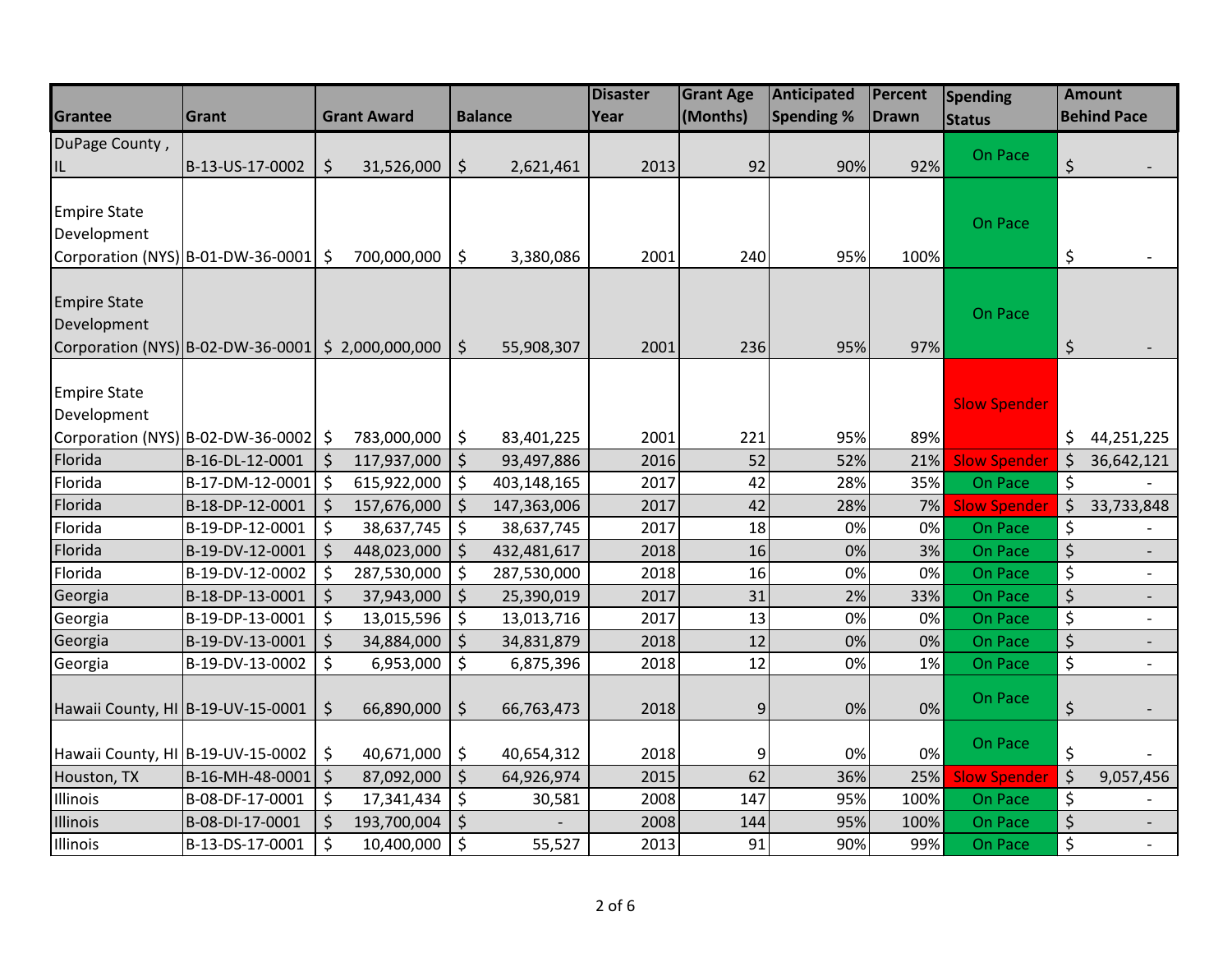|                   |                 |                    |                    |         |                | <b>Disaster</b>  | <b>Grant Age</b> | Anticipated       | Percent      | <b>Spending</b>     | <b>Amount</b>                  |                          |
|-------------------|-----------------|--------------------|--------------------|---------|----------------|------------------|------------------|-------------------|--------------|---------------------|--------------------------------|--------------------------|
| Grantee           | Grant           |                    | <b>Grant Award</b> |         | <b>Balance</b> | Year             | (Months)         | <b>Spending %</b> | <b>Drawn</b> | <b>Status</b>       |                                | <b>Behind Pace</b>       |
| Indiana - OCRA    | B-08-DF-18-0001 | $\zeta$            | 67,012,966         | $\zeta$ | 1,656,849      | 2008             | 155              | 95%               | 98%          | On Pace             | $\zeta$                        |                          |
| Indiana - OCRA    | B-08-DI-18-0001 | $\zeta$            | 372,546,531        | \$      | 9,178,714      | 2008             | 154              | 95%               | 98%          | On Pace             | \$                             |                          |
| lowa              | B-08-DI-19-0001 | $\zeta$            | 734,178,651        | $\zeta$ | 2,878,112      | 2007             | 147              | 95%               | 100%         | On Pace             | $\zeta$                        | $\overline{\phantom{a}}$ |
| lowa              | B-13-DS-19-0001 | $\zeta$            | 96,887,177         | \$      | 15,082,965     | <b>NDR</b> Funds | 64               | 72%               | 84%          | On Pace             | \$                             | $\overline{\phantom{0}}$ |
| lowa              | B-19-DF-19-0001 | $\zeta$            | 96,741,000         | $\zeta$ | 90,879,303     | 2019             | 14               | 0%                | 6%           | On Pace             | $\overline{\varsigma}$         |                          |
| Jefferson County, |                 |                    |                    |         |                |                  |                  |                   |              |                     |                                |                          |
| <b>AL</b>         | B-12-UT-01-0001 | \$                 | 7,847,084          | \$      | 699,478        | 2011             | 113              | 92%               | 89%          | <b>Slow Spender</b> | \$                             | 228,353                  |
| Jefferson County, |                 |                    |                    |         |                |                  |                  |                   |              |                     |                                |                          |
| <b>AL</b>         | B-13-US-01-0001 | \$                 | 9,142,000          | \$      | 1,332,931      | 2011             | 96               | 92%               | 85%          | <b>Slow Spender</b> | $\zeta$                        | 566,831                  |
| Jefferson Parish, |                 |                    |                    |         |                |                  |                  |                   |              |                     |                                |                          |
| LA                | B-13-US-22-0001 | \$                 | 16,453,000         | \$      | 5,080,926      | 2011             | 95               | 92%               | 69%          | <b>Slow Spender</b> | $\zeta$                        | 3,702,164                |
| Joplin, MO        | B-12-MT-29-0001 | l \$               | 45,266,709         | $\zeta$ | 3,867,051      | 2011             | 113              | 92%               | 92%          | <b>Slow Spender</b> | $\zeta$                        | 26,570                   |
| Joplin, MO        | B-13-MS-29-0001 | $\zeta$            | 113,276,000        | $\zeta$ | 119,865        | 2011             | 97               | 92%               | 100%         | On Pace             | \$                             |                          |
|                   |                 |                    |                    |         |                |                  |                  |                   |              | On Pace             |                                |                          |
| Kauai County, HI  | B-19-UV-15-0003 | $\zeta$            | 9,176,000          | \$      | 9,047,399      | 2018             | 13               | 0%                | 1%           |                     | $\zeta$                        |                          |
| Lexington         |                 |                    |                    |         |                |                  |                  |                   |              | On Pace             |                                |                          |
| County, SC        | B-16-UH-45-0001 | $\zeta$            | 21,370,000         | \$      | 4,028,378      | 2015             | 59               | 65%               | 79%          |                     | \$                             |                          |
| Louisiana         | B-06-DG-22-0001 |                    | \$6,210,000,000    | $\zeta$ | 48,640,066     | 2005             | 189              | 95%               | 99%          | On Pace             | $\overline{\xi}$               |                          |
| Louisiana         | B-06-DG-22-0002 |                    | \$4,200,000,000    | $\zeta$ | 44,193,597     | 2005             | 176              | 95%               | 99%          | On Pace             | \$                             |                          |
| Louisiana         | B-08-DG-22-0003 |                    | \$3,000,000,000    | $\zeta$ | 41,369,722     | 2005             | 169              | 95%               | 99%          | On Pace             | $\zeta$                        | $\overline{\phantom{a}}$ |
| Louisiana         | B-08-DI-22-0001 |                    | \$1,093,212,571    | $\zeta$ | 34,470,255     | 2008             | 153              | 95%               | 97%          | On Pace             | \$                             | $\overline{\phantom{0}}$ |
| Louisiana         | B-13-DS-22-0001 | $\zeta$            | 64,379,084         | $\zeta$ | 998,547        | 2011             | 96               | 92%               | 98%          | On Pace             | $\overline{\xi}$               |                          |
| Louisiana         | B-13-DS-22-0002 | \$                 | 92,629,249         | $\zeta$ | 38,383,695     | <b>NDR</b> Funds | 61               | 68%               | 59%          | <b>Slow Spender</b> | $\zeta$                        | 9,020,223                |
| Louisiana         | B-16-DL-22-0001 |                    | \$1,708,407,000    | $\zeta$ | 462,939,759    | 2016             | 58               | 63%               | 73%          | On Pace             | $\boldsymbol{\zeta}$           |                          |
| Luzerne County,   |                 |                    |                    |         |                |                  |                  |                   |              |                     |                                |                          |
| PA                | B-12-UT-42-0002 | \$                 | 15,738,806         | \$      | 411,980        | 2011             | 113              | 92%               | 98%          | On Pace             | \$                             |                          |
| Maryland          | B-13-DS-24-0001 | $\zeta$            | 28,640,000         | $\zeta$ | 1,899,215      | 2012             | 98               | 92%               | 93%          | On Pace             | $\overline{\xi}$               |                          |
| Massachusetts     | B-13-DS-25-0001 | $\zeta$            | 7,210,000          | $\zeta$ | 214,413        | 2011             | 98               | 92%               | 97%          | On Pace             | $\boldsymbol{\zeta}$           | $\blacksquare$           |
| Minot, ND         | B-12-MT-38-0001 | $\vert \xi \vert$  | 67,575,964         | $\zeta$ | 290,360        | 2011             | 114              | 92%               | 93%          | On Pace             | $\boldsymbol{\dot{\varsigma}}$ |                          |
| Minot, ND         | B-13-MS-38-0001 | $\zeta$            | 35,056,000         | \$      | 42,337         | 2011             | 97               | 92%               | 100%         | On Pace             | \$                             |                          |
| Minot, ND         | B-13-MS-38-0002 | $\mathsf{\dot{S}}$ | 74,340,770         | $\zeta$ | 29,880,512     | <b>NDR Funds</b> | 64               | 72%               | 60%          | <b>Slow Spender</b> | $\zeta$                        | 9,250,948                |
| Mississippi       | B-06-DG-28-0001 |                    | \$5,058,185,000    | $\zeta$ | 40,715,793     | 2005             | 190              | 95%               | 99%          | On Pace             | $\zeta$                        |                          |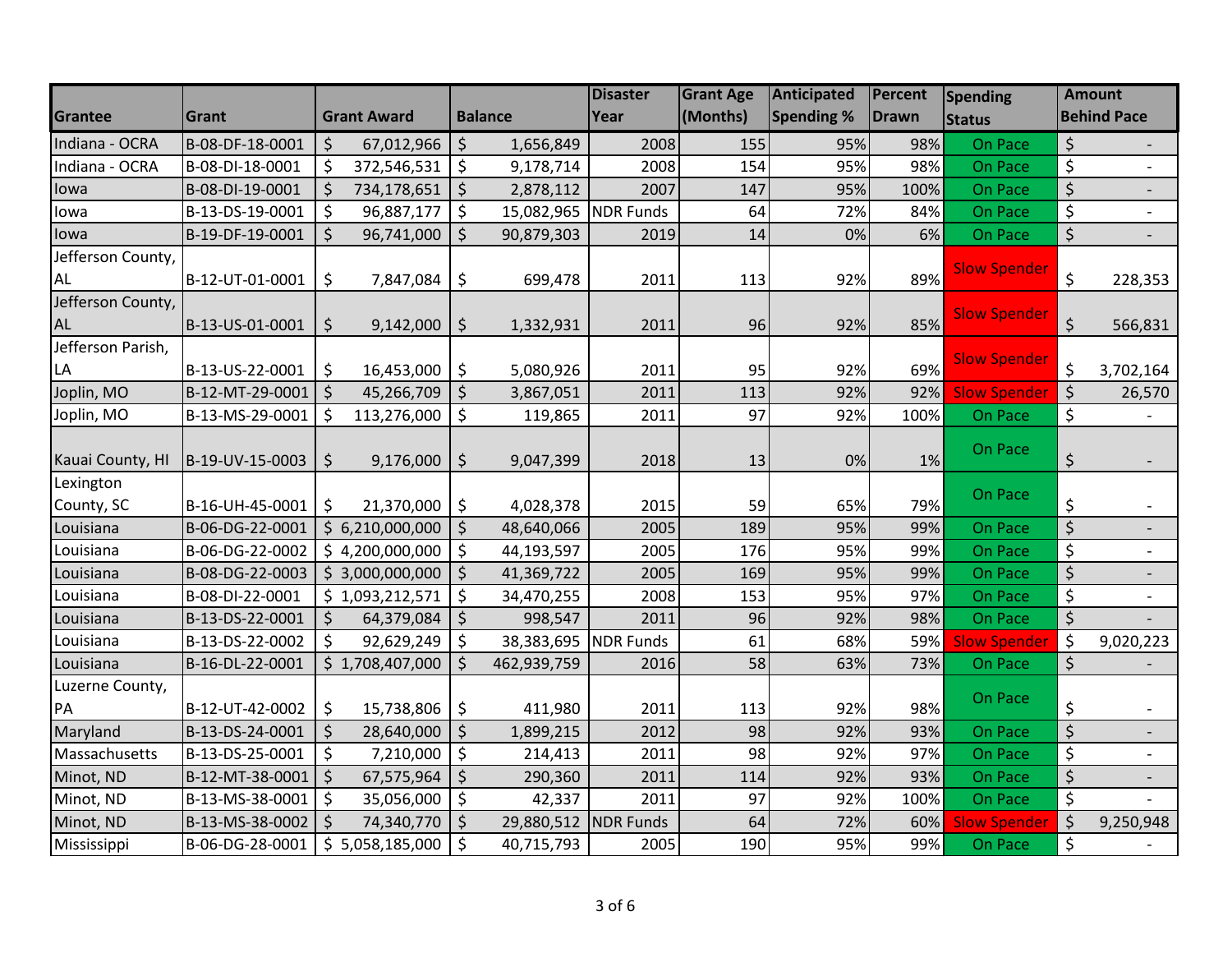|                                   |                 |         |                    |         |                       | <b>Disaster</b>  | <b>Grant Age</b> | Anticipated | Percent      | Spending            |                          | <b>Amount</b>            |
|-----------------------------------|-----------------|---------|--------------------|---------|-----------------------|------------------|------------------|-------------|--------------|---------------------|--------------------------|--------------------------|
| Grantee                           | Grant           |         | <b>Grant Award</b> |         | <b>Balance</b>        | Year             | (Months)         | Spending %  | <b>Drawn</b> | <b>Status</b>       |                          | <b>Behind Pace</b>       |
| Mississippi                       | B-06-DG-28-0002 | \$      | 423,036,059        | $\zeta$ | 926,507               | 2005             | 174              | 95%         | 100%         | On Pace             | \$                       |                          |
| Missouri                          | B-08-DI-29-0001 | \$      | 97,605,490         | $\zeta$ | 113,095               | 2008             | 146              | 95%         | 100%         | On Pace             | \$                       | $\overline{a}$           |
| Missouri                          | B-12-DT-29-0001 | $\zeta$ | 8,719,059          | $\zeta$ | 59,884                | 2011             | 112              | 92%         | 99%          | On Pace             | $\zeta$                  |                          |
| Missouri                          | B-13-DS-29-0001 | \$      | 11,844,000         | \$      | 54,480                | 2011             | 97               | 92%         | 100%         | On Pace             | \$                       |                          |
| Missouri                          | B-18-DP-29-0001 | $\zeta$ | 58,535,000         | \$      | 42,479,284            | 2017             | 29               | 0%          | 27%          | On Pace             | $\overline{\mathcal{L}}$ |                          |
| Missouri                          | B-19-DF-29-0001 | \$      | 30,776,000         | \$      | 30,776,000            | 2019             | 16               | 0%          | 0%           | On Pace             | \$                       | $\overline{\phantom{a}}$ |
| Missouri                          | B-19-DP-29-0001 | $\zeta$ | 9,847,018          | \$      | 9,787,755             | 2017             | 10               | 0%          | 1%           | On Pace             | $\zeta$                  |                          |
| Moore, OK                         | B-13-MS-40-0001 | $\zeta$ | 52,200,000         | \$      | 2,833,080             | 2013             | 93               | 90%         | 95%          | On Pace             | $\overline{\mathcal{S}}$ | $\blacksquare$           |
| Nashville-                        |                 |         |                    |         |                       |                  |                  |             |              |                     |                          |                          |
| Davidson, TN                      | B-10-MF-47-0002 | \$      | 33,089,813         | $\zeta$ | 1,043,149             | 2010             | 130              | 91%         | 97%          | On Pace             | $\zeta$                  | $\overline{\phantom{a}}$ |
| Nebraska                          | B-19-DF-31-0001 | $\zeta$ | 108,938,000        | $\zeta$ | 108,607,562           | 2019             | $\overline{7}$   | 0%          | 0%           | On Pace             | $\boldsymbol{\zeta}$     |                          |
| New Jersey                        | B-12-DT-34-0001 | $\zeta$ | 15,598,506         | $\zeta$ | (22)                  | 2011             | 112              | 92%         | 100%         | On Pace             | $\zeta$                  |                          |
| New Jersey                        | B-13-DS-34-0001 |         | \$4,174,429,000    | \$      | 641,860,690           | 2012             | 105              | 92%         | 85%          | <b>Slow Spender</b> |                          | \$278,307,993            |
| New Jersey                        | B-13-DS-34-0002 | \$      | 15,000,000         | \$      | 7,677,021             | <b>NDR</b> Funds | 61               | 68%         | 49%          | <b>Slow Spender</b> | $\zeta$                  | 2,922,021                |
| New Orleans, LA                   | B-13-MS-22-0001 | \$      | 15,031,000         | \$      | 5,756,606             | 2011             | 93               | 90%         | 62%          | <b>Slow Spender</b> | $\zeta$                  | 4,211,420                |
| New Orleans, LA                   | B-13-MS-22-0002 | \$      | 141,260,569        | \$      | 125,786,870 NDR Funds |                  | 60               | 67%         | 11%          | <b>Slow Spender</b> | $\zeta$                  | 78,606,196               |
| <b>New York</b>                   | B-12-DT-36-0001 | $\zeta$ | 71,654,116         | \$      | 22,434,013            | 2011             | 114              | 92%         | 69%          | <b>Slow Spender</b> | $\zeta$                  | 16,429,398               |
| New York                          | B-13-DS-36-0001 |         | \$4,416,882,000    | \$      | 544,249,555           | 2012             | 105              | 92%         | 88%          | <b>Slow Spender</b> |                          | \$140,811,897            |
| New York                          | B-13-DS-36-0002 | \$      | 35,800,000         | \$      | 4,033,320             | <b>NDR Funds</b> | 60               | 67%         | 89%          | On Pace             | \$                       |                          |
| New York City, NY B-13-MS-36-0001 |                 |         | \$4,213,876,000    | \$      | 447,348,885           | 2012             | 102              | 92%         | 90%          | <b>Slow Spender</b> | $\zeta$                  | 85,639,350               |
| New York City, NY B-13-MS-36-0002 |                 | \$      | 176,000,000        | \$      | 174,017,483 NDR Funds |                  | 60               | 67%         | 1%           | <b>Slow Spender</b> |                          | \$115,391,883            |
| North Carolina-<br><b>NCORR</b>   | B-16-DL-37-0001 | \$      | 236,529,000        | \$      | 101,761,381           | 2016             | 54               | 56%         | 58%          | On Pace             | \$                       |                          |
| North Carolina-<br><b>NCORR</b>   | B-19-DV-37-0001 | \$      | 336,521,000        | \$      | 311,725,983           | 2018             | 18               | 0%          | 7%           | On Pace             | \$                       |                          |
| North Carolina-<br><b>NCORR</b>   | B-19-DV-37-0002 | \$      | 206,123,000        | $\zeta$ | 192,696,578           | 2018             | 18               | 0%          | 7%           | On Pace             | $\boldsymbol{\zeta}$     |                          |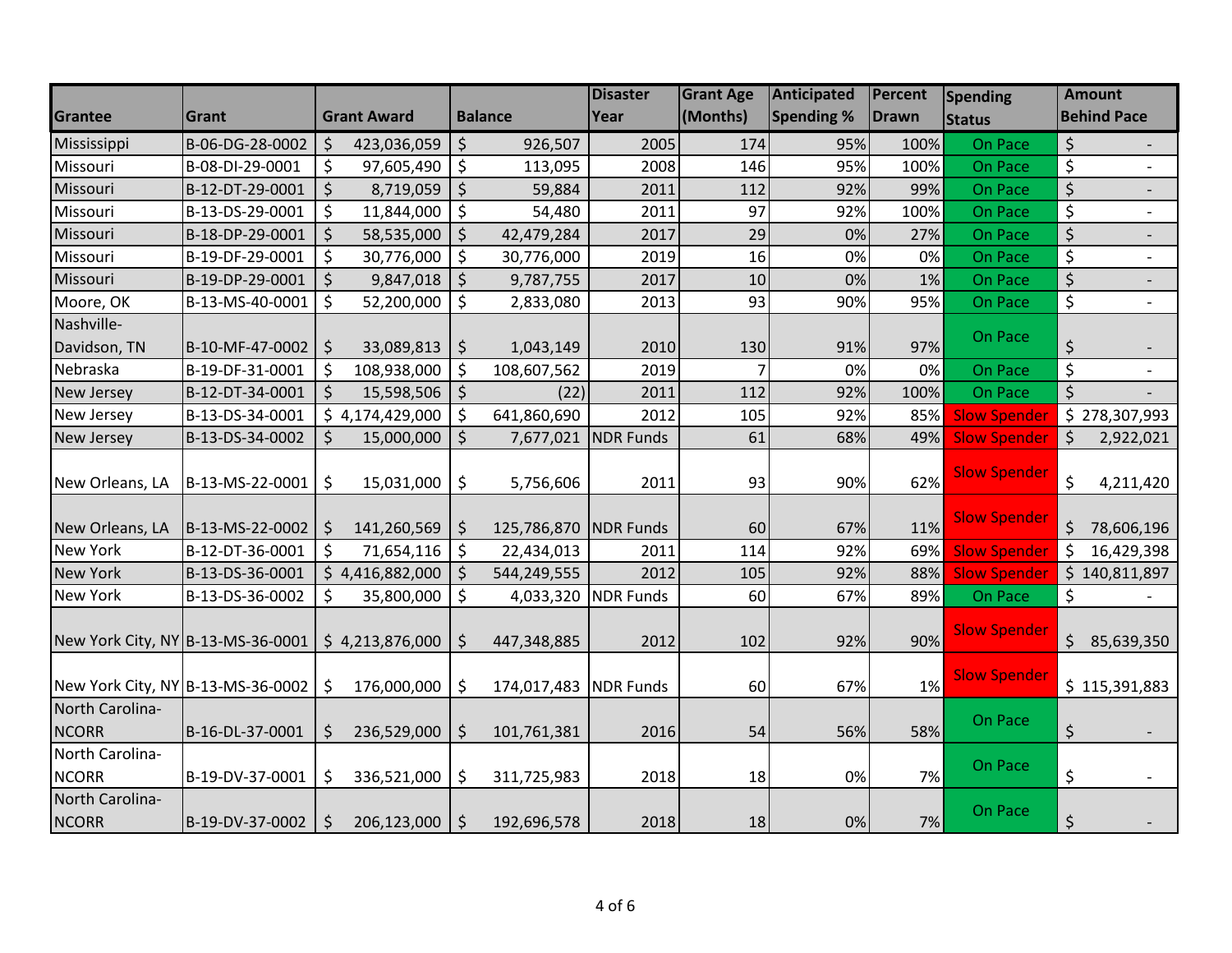|                    |                 |         |                    |             |                      | <b>Disaster</b>     | <b>Grant Age</b> | <b>Anticipated</b> | Percent | <b>Spending</b>     | <b>Amount</b>                  |                          |
|--------------------|-----------------|---------|--------------------|-------------|----------------------|---------------------|------------------|--------------------|---------|---------------------|--------------------------------|--------------------------|
| Grantee            | Grant           |         | <b>Grant Award</b> |             | <b>Balance</b>       | Year                | (Months)         | <b>Spending %</b>  | Drawn   | <b>Status</b>       |                                | <b>Behind Pace</b>       |
| Northern           |                 |         |                    |             |                      |                     |                  |                    |         |                     |                                |                          |
| Mariana Islands    | B-19-DV-69-0001 | \$      | 188,652,000        | \$          | 188,652,000          | 2018                | 14               | 0%                 | 0%      | On Pace             | \$                             |                          |
| Northern           |                 |         |                    |             |                      |                     |                  |                    |         |                     |                                |                          |
| Mariana Islands    | B-19-DV-69-0002 | \$      | $65,672,000$   \$  |             | 62,963,089           | 2018                | 14               | 0%                 | 4%      | On Pace             | \$                             |                          |
| Ohio               | B-19-DF-39-0001 | \$      | 12,305,000         | $\zeta$     | 12,305,000           | 2019                | 16               | 0%                 | 0%      | On Pace             | \$                             |                          |
| Oklahoma           | B-13-DS-40-0001 | $\zeta$ | 93,700,000         | $\zeta$     | 5,550,145            | 2013                | 93               | 90%                | 94%     | On Pace             | $\zeta$                        |                          |
| Oklahoma           | B-19-DF-40-0001 | $\zeta$ | 36,353,000         | \$          | 36,295,144           | 2019                | $\overline{7}$   | 0%                 | 0%      | On Pace             | \$                             |                          |
| Orange County,     |                 |         |                    |             |                      |                     |                  |                    |         |                     |                                |                          |
| <b>NY</b>          | B-12-UT-36-0001 | $\zeta$ | 11,422,029         | $\varsigma$ | 7,721,278            | 2011                | 114              | 92%                | 32%     | <b>Slow Spender</b> | $\zeta$                        | 6,764,112                |
| Pennsylvania       | B-12-DT-42-0001 | $\zeta$ | 27,142,501         | \$          | 10,422,680           | 2011                | 112              | 92%                | 62%     | <b>Slow Spender</b> | $\zeta$                        | 8,148,138                |
| Pennsylvania       | B-13-DS-42-0001 | $\zeta$ | 29,986,000         | $\zeta$     | 4,459,733            | 2011                | 97               | 92%                | 86%     | <b>Slow Spender</b> | $\zeta$                        | 1,721,439                |
| <b>Puerto Rico</b> | B-08-DI-72-0001 | \$      | 29,982,887         | $\zeta$     | 5,993,689            | 2008                | 148              | 95%                | 80%     | <b>Slow Spender</b> | \$                             | 4,494,544                |
| <b>Puerto Rico</b> | B-17-DM-72-0001 |         | \$1,507,179,000    | \$          | 978,522,867          | 2017                | 40               | 0%                 | 35%     | On Pace             | $\zeta$                        |                          |
| Puerto Rico        | B-18-DP-72-0001 |         | \$3,220,783,000    | \$          | 8,110,993,890        | 2017                | 23               | 0%                 | 1%      | On Pace             | $\zeta$                        |                          |
| <b>Puerto Rico</b> | B-19-DP-72-0001 | $\zeta$ | 277,853,230        | \$          | 277,853,230          | 2017                | 7                | 0%                 | 0%      | On Pace             | $\zeta$                        | $\overline{\phantom{a}}$ |
| Rhode Island       | B-13-DS-44-0001 | $\zeta$ | 19,911,000         | \$          | 254,275              | 2012                | 101              | 92%                | 100%    | On Pace             | $\zeta$                        | $\overline{a}$           |
| Richland County,   |                 |         |                    |             |                      |                     |                  |                    |         |                     |                                |                          |
| <b>SC</b>          | B-16-UH-45-0002 | \$      | 30,770,000         | \$          | 7,484,729            | 2015                | 62               | 70%                | 76%     | On Pace             | \$                             |                          |
| San Marcos, TX     | B-16-MH-48-0002 | l \$    | 33,794,000         | \$          | 22,976,248           | 2015                | 62               | 36%                | 32%     | <b>Slow Spender</b> | \$                             | 1,296,608                |
| Shelby County,     |                 |         |                    |             |                      |                     |                  |                    |         |                     |                                |                          |
| <b>TN</b>          | B-13-US-47-0002 | \$      | $60,445,163$   \$  |             | 49,498,583 NDR Funds |                     | 65               | 73%                | 18%     | <b>Slow Spender</b> | \$                             | 33,281,146               |
| South Carolina     | B-16-DH-45-0001 | $\zeta$ | 126,698,000        | $\zeta$     | 5,701,384            | 2015                | 64               | 72%                | 96%     | On Pace             | $\zeta$                        |                          |
| South Carolina     | B-16-DL-45-0001 | $\zeta$ | 95,086,000         | \$          | 6,728,581            | 2016                | 56               | 60%                | 93%     | On Pace             | $\zeta$                        |                          |
| South Carolina     | B-19-DV-45-0001 | $\zeta$ | 47,775,000         | \$          | 43,327,389           | 2018                | 14               | 0%                 | 9%      | On Pace             | $\boldsymbol{\dot{\varsigma}}$ |                          |
| South Carolina     | B-19-DV-45-0002 | $\zeta$ | 24,300,000         | \$          | 21,434,023           | 2018                | 14               | 0%                 | 12%     | On Pace             | $\zeta$                        |                          |
| Springfield, MA    | B-13-MS-25-0001 | $\zeta$ | 21,896,000         | $\zeta$     | 2,029,513            | 2011                | 98               | 92%                | 91%     | <b>Slow Spender</b> | $\zeta$                        | 194,628                  |
| Springfield, MA    | B-13-MS-25-0002 | $\zeta$ | 17,056,880         | $\zeta$     |                      | 5,074,749 NDR Funds | 64               | 72%                | 70%     | <b>Slow Spender</b> | $\zeta$                        | 341,465                  |
| St. Tammany        |                 |         |                    |             |                      |                     |                  |                    |         |                     |                                |                          |
| Parish             | B-13-US-22-0002 | \$      | 10,914,916         | \$          | 4,721,653            | 2011                | 95               | 92%                | 57%     | <b>Slow Spender</b> | \$                             | 3,806,983                |
| Tennessee          | B-13-DS-47-0001 | $\zeta$ | 13,810,000         | $\zeta$     | 1,410,699            | 2011                | 96               | 92%                | 90%     | <b>Slow Spender</b> | $\zeta$                        | 253,421                  |
| Tennessee          | B-13-DS-47-0002 | \$      | 44,502,374         | \$          | 11,564,245           | <b>NDR Funds</b>    | 61               | 68%                | 74%     | On Pace             | \$                             |                          |
| Texas - GLO        | B-08-DI-48-0001 |         | \$3,113,472,856    | \$          | 206,147,250          | 2008                | 154              | 95%                | 94%     | <b>Slow Spender</b> | $\zeta$                        | 27,764,321               |